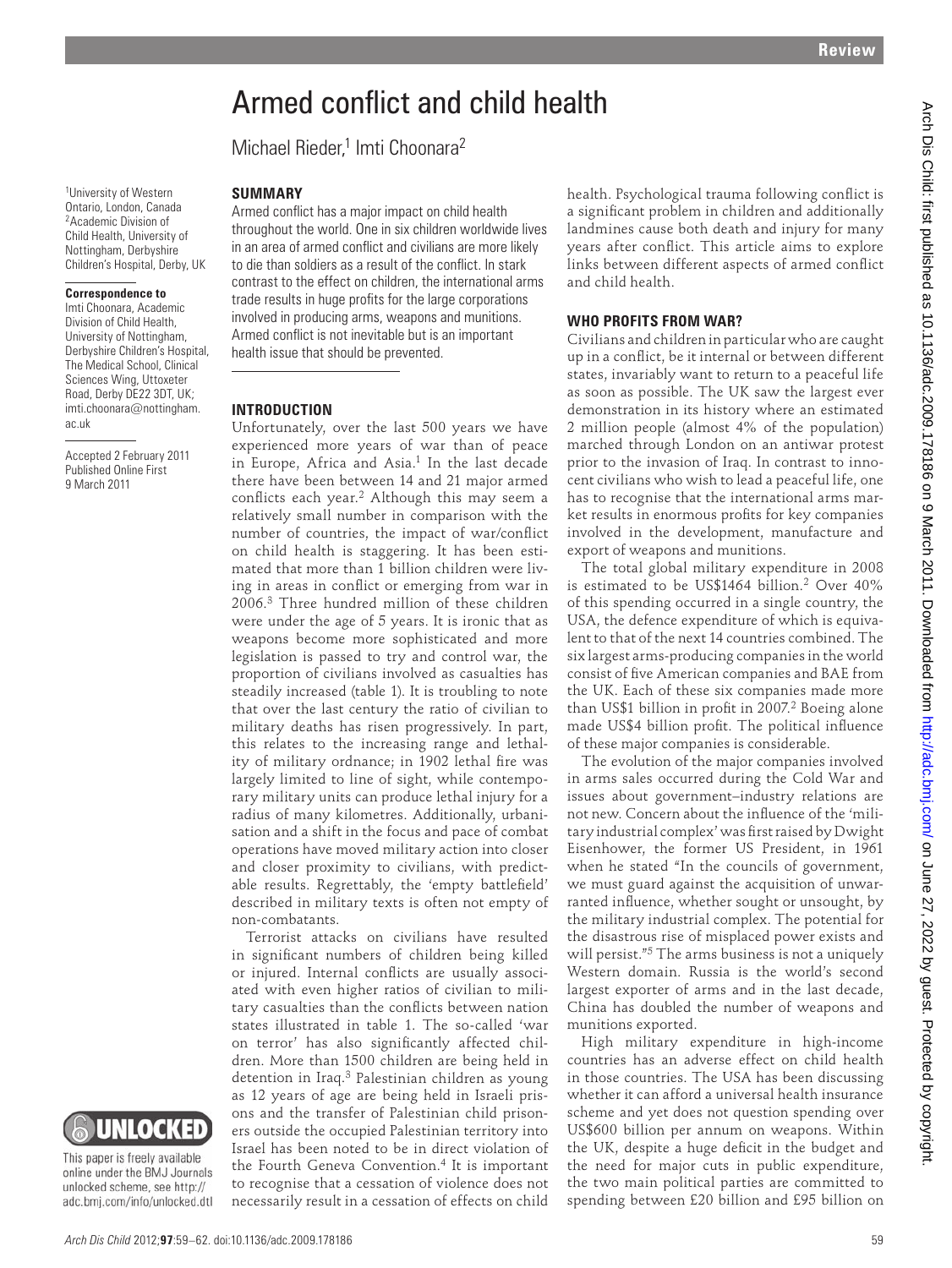new nuclear weapons.<sup>6</sup> It is noteworthy that the UK, which has been involved in 17 different wars since World War II, has twice the under 5 mortality of Sweden, which has not been involved in a war for almost 200 years. $7\,$   $^8$ 

There is a marked contrast between the amount of money spent on weapons and munitions versus the costs of attaining the millennium development goals (MDGs). It has been estimated that the cost of halving the proportion of people without sustainable access to safe drinking water and basic sanitation (MDG7) could be achieved by spending US\$18 billion each year over the next decade<sup>9</sup> (table 2).

#### **SMALL ARMS**

Prior to the Iraq war much was made of the phrase 'weapons of mass destruction'. Unfortunately for children the 'weapons of mass destruction' are usually small arms which are weapons that can be carried and used by an individual. In many poor countries where internal conflict is widespread, small arms are readily available and incredibly cheap. Small arms and light weapons are thought to be responsible for the deaths of at least 1000 people each day.<sup>10</sup> They are thought to be responsible for up to 90% of the direct conflict deaths each year.<sup>10</sup> The most widespread military weapons in the world are variants of the Kalashnikov assault rifle (AK-47 and AK-74). It is estimated that there are between 50 and 70 million AK-47s worldwide and they can be purchased in some countries for \$12. 10

Each year 8 million guns are manufactured worldwide and in the same year less than 1 million guns are destroyed by authorities. 10 The number of small arms is therefore rapidly increasing. In addition, with cleaning and maintenance, small arms are incredibly durable; as an example, there are still models of the Austrian Roth-Steyr pistol in use in Eastern Europe—this pistol was manufactured for the cavalry of the Austro-Hungarian Empire in 1907. Guns can remain in society for a long period after conflict and this is illustrated by the experience in Guatemala where a civil war ended in 1996. Despite the end of the civil war, the rates of gun violence have increased since the end of the war and each day 25 people are killed or seriously injured by gun shots.<sup>10</sup> The International Action Network on Small Arms has been working to try and highlight the problem associated with the proliferation in misuse of small arms worldwide. has the control of the state of the state of the state of the state of the state of the state of the state of the state of the state of the state of the state of the state of the state of the state of the state of the s

# **LANDMINES**

It is estimated that there are more than 80 million landmines still in the ground worldwide.<sup>11</sup> These landmines result in between 15 000 and 20 000 new casualties each year. Landmines remain a problem following the end of the conflict and more than 90% of landmine victims today are civilians, with one in four of these victims a child. Recognition

**Table 1** Ratio of military to civilian casualties: selected major conflicts of the 20th and 21st centuries\*

| <b>Conflict</b>                     | <b>Civilian/military deaths</b> |  |
|-------------------------------------|---------------------------------|--|
| Russo-Japanese War (1904–1905)      | 0.16                            |  |
| World War I (1914-1918)             | 0.72                            |  |
| World War II (1939-1945)            | 1.71                            |  |
| Korean War (1950–1953)              | 3.09                            |  |
| Vietnam War (1964–1973)             | 2.17                            |  |
| Invasion/occupation of Iraq (2003-) | 7.78                            |  |

 \*Total military deaths in selected confl icts 39 961 000; total civilian deaths in selected conflicts 56 728 000.

that landmines affected civilians more than military personnel resulted in a widespread movement that led, in 1997, to the so-called Mine Ban Treaty. The Mine Ban Treaty has been a major step forward but it is important to recognise that not all countries have ratified the agreement. It is estimated that there are more than 10 million landmines in both Afghanistan and Angola.<sup>12 13</sup> Clearance of land mines is dangerous, demanding and costly. As well as causing direct casualties, the extensive landmines have a major negative impact on farming and the economy.

# **CLUSTER BOMBS**

Cluster bombs are weapons that can be dropped from the air or fired from the ground and release dozens or hundreds of submunitions, which are in effect smaller bombs. They effectively scatter devices that will detonate over a wide area and hence have difficulty distinguishing between military targets and civilians. Many cluster bombs fail to detonate on impact and therefore become the equivalent of landmines. They were responsible for more civilian casualties in Iraq in 2003 and Kosovo in 1999 than any other type of weapon. Following the successful 1997 Mine Ban Treaty, many civil society organisations have worked together to ban cluster bombs.<sup>14</sup> Over 100 countries have signed the Convention on Cluster Munitions but unfortunately several key countries have so far neither signed nor ratified the treaty.

# **CHILD SOLDIERS**

Children are actively being recruited or abducted and forced to fight in wars, a problem that is made worse by the greater availability of small arms. It is estimated that there are more than 300 000 child soldiers worldwide. 15 Small arms are not only durable, but the care and use of modern small arms is simple enough that most school age children can use and maintain them. As an example, in Uganda, 90% of the soldiers in the Lord's Resistance army consisted of children.<sup>13</sup> Children as young as 4 years of age were abducted and forced to be involved in military action. Children are forced to take part by a combination of direct physical abuse, threats and drugs.<sup>13</sup> Children who do manage to escape from these armed military groups often have long-term psychological problems. 15

# **DEATH AND DISABILITY**

Children may die during a war from direct trauma but it is thought that more die from starvation, illness such as infections or a combination of factors involving the loss of their parents in the aftermath of war.<sup>16</sup> More than 1.5 million children are estimated to have died as a direct result of violence in just over a decade.<sup>16</sup> The children involved in violent conflicts are usually in low-income countries or in disadvantaged communities within lower-income to middle-income countries. It is usually impossible to get accurate numbers of children killed in military conflicts because those responsible, whether they

#### **Table 2** Military expenditure in 2008

| <b>Annual estimates</b>                                        | <b>Billion USS</b> | Reference |
|----------------------------------------------------------------|--------------------|-----------|
| Military expenditure, USA                                      | 607                |           |
| Military expenditure, UK                                       | 65                 |           |
| Profit from arms sales (BAE Systems)                           | 1.8                |           |
| Cost of achieving MDG7 (safe drinking water and<br>sanitation) | 18                 |           |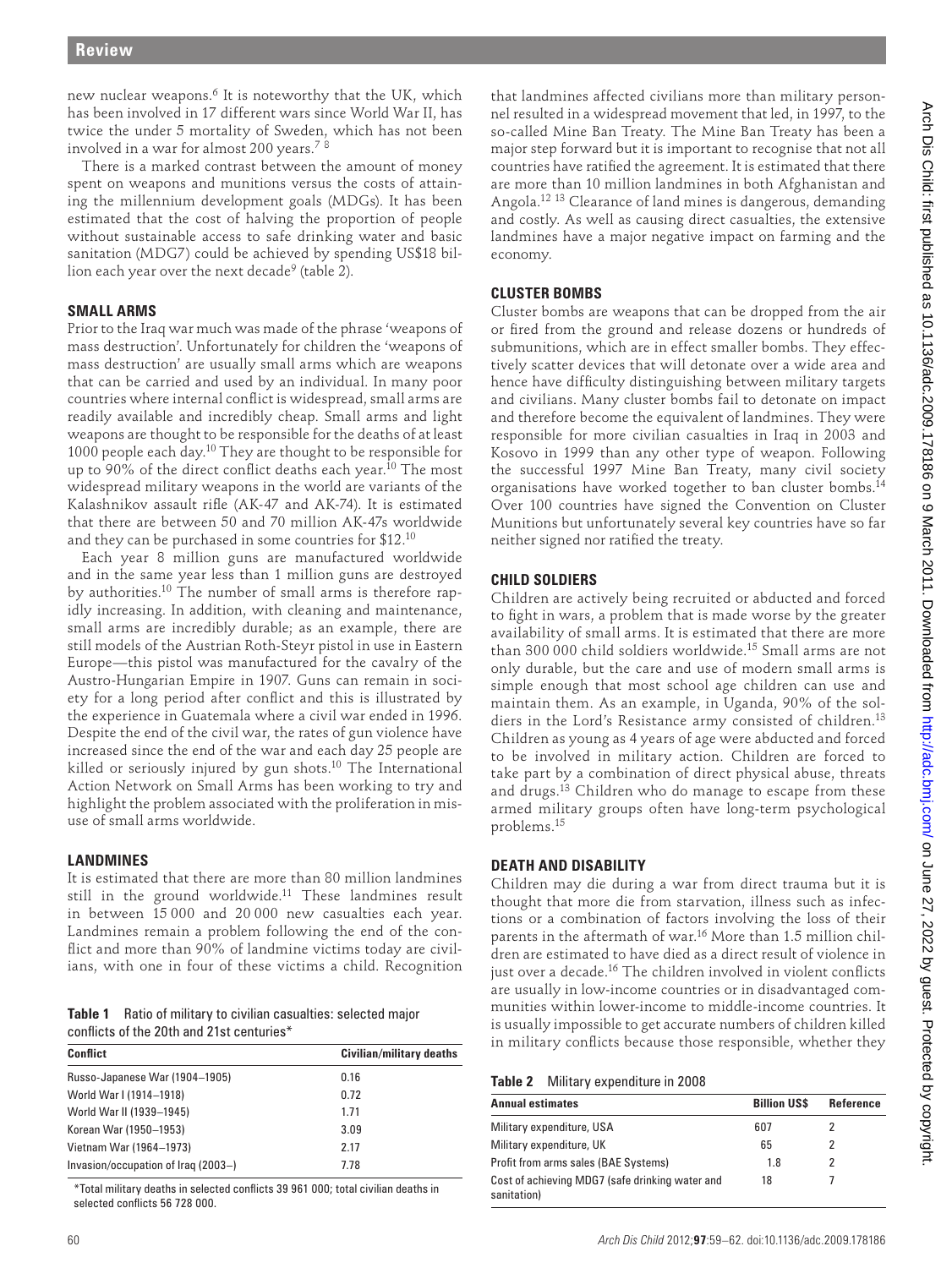be government armies or military groups, invariably will try and ensure that the media is not accurately informed or that the other side is blamed. 17

The effect of the war in Croatia (an upper middle income country) on a small community, however, has been described in detail. 18 The community involved consisted of 28 500 children under the age of 18 years. In a 13-month period, 215 children were wounded and 46 killed. Over two-thirds of the children killed and wounded were boys. Children (both boys and girls) over the age of 10 years were more likely to be killed or wounded than younger children. Most of the children died or were injured as a result of machine gun fire, rockets or bombs, including cluster bombs dropped from aircraft. A study of 94 children treated at one Croatian hospital following war-related injuries found that the majority were wounded during shelling or bombing or leftover explosive devices.<sup>19</sup> Almost 40% of the children had a permanent disability. The long-term effects on the health of children (both physical and mental) are described in the following sections.

#### **DISPLACEMENT AND DISEASES**

Civilians will try and escape conflict areas. Twelve million children have been made homeless by armed confl ict and direct conflict is the single most important factor in the creation of refugees. 20 The highest mortality in groups of refugees are in children under the age of 5 years. 21 The most common causes of death include diarrhoeal diseases, acute respiratory infections, measles, malaria and severe malnutrition. 21 Simple measures, such as provision of soap and avoiding contamination of water, can have a major impact on reducing mortality.<sup>21</sup>

A combination of factors including displacement, infectious diseases, increased poverty and decrease in food production result in increasing levels of malnutrition in children during armed conflict. The armed conflict in Mozambique in the 1980s resulted in a documented increase in child malnutrition. 22 The number of cases of malnutrition admitted to hospital in the capital increased dramatically over a period of 2 years and by 1990 malnutrition was the leading cause of child mortality in hospital.<sup>22</sup> Sixteen per cent of the children admitted with malnutrition were from families displaced by war. A survey of rural areas at this time found that 53% of children under the age of 5 years had stunted growth and 7% were wasted. There were outbreaks of both cholera and measles, especially in overcrowded, displaced populations.

# **ACCESS TO HEALTHCARE AND EDUCATION**

Direct conflict often results in difficulties for the civilian population to access basic services such as healthcare and education. It is important to recognise that in many conflicts, the aim is not to win the war but simply to de-stabilise the country. This strategy was used by the USA in Nicaragua<sup>23</sup> and South Africa in Mozambique in the 1980s.<sup>22</sup> In both cases, military groups that were supported by foreign governments hostile to the government in power in the host country, targeted schools and health centres. The Mozambican National Resistance destroyed or looted almost half of the primary healthcare centres in Mozambique. They also targeted primary schools and 45% of the primary schools closed and half a million children lost access to education. 22 A similar strategy was used in Nicaragua where 106 of the 450 health units in the country became inoperable by the contras stealing medicines or placing landmines under the clinic walls.<sup>23</sup> These tactics have unfortunately become increasingly popular with many different groups worldwide.

An illustration is the situation in Afghanistan. Attacks on schools and healthcare facilities have increased dramatically in recent years and in a 12-month period in Afghanistan there were 133 incidents of attacks on schools. 3 Some of the attacks deliberately targeted female students and teachers. In a similar time period in Thailand, more than 100 schools were deliberately burnt down.<sup>3</sup> In 2006, five staff members of Médicins Sans Frontières were deliberately murdered resulting in the withdrawal of Médicins Sans Frontières from Afghanistan. Armed groups that wish to de-stabilise a country are extremely unlikely to abide by legal conventions and it is essential that the arms trade is more tightly controlled and monitored to prevent these groups obtaining weapons.

# **PSYCHOLOGICAL PROBLEMS**

Children who are either involved in or are witnesses of armed conflict are likely to experience a variety of psychological problems ranging from anxiety and depression to post-traumatic stress disorder (PTSD). The prevalence of PTSD will clearly vary depending upon the nature of the armed conflict and what the child has observed. The prevalence of moderate to severe PTSD in one study of 234 children aged 7–12 years was just over 40%.<sup>24</sup> One year after the conflict the prevalence had fallen to 10%. 24 The Rwandan genocide was one of the most violent conflicts in modern history. Over half a million civilians were murdered in a few months. A study of over 1500 Rwandan children and adolescents, 1 year after the killings, found that the levels of probable PTSD ranged from 54% to  $62\%$ .<sup>25</sup> Ninety-five per cent of the sample were still re- experiencing symptoms. The authors felt that the extreme degree of violence witnessed (over 90% witnessed killings and had their lives threatened, 30% witnessed rape or sexual mutilation and 15% hid under corpses) suggests that psychological resilience may be extinguished and that the prevalence of PTSD may not decrease. Children who are exposed to military violence for prolonged periods may develop aggressive behaviour themselves and it is ironic that children in this situation may therefore see armed conflict as a solution to the problems, thus perpetuating the violence. 26 No.13818 arch and the state of the state of the state of the state of the state of the state of the state of the state of the state of the state of the state of the state of the state of the state of the state of the state

# **WHAT CAN HEALTH PROFESSIONALS DO?**

The fact that one in six children worldwide lives in an area of armed conflict should be of concern to all health professionals. $3$   $27$  The impact of armed conflict on child health is dramatic in that as well as deaths from direct violence, deaths from infectious diseases and malnutrition increase dramatically. 21 Health professionals need to be aware that politicians who are prepared to describe the death of innocent children as 'collateral damage' are unlikely to divert funding from military expenditure to either health or education. Health professionals unfortunately will need to constantly challenge the so-called wisdom of subsidising expenditure on weapons while cutting back expenditure on health and education.

Health professionals can make contributions as individuals by writing to local papers. Individually, they can also support key organisations in reducing armed conflict, such as the International Physicians for the Prevention of Nuclear War. 28 The International Physicians for the Prevention of Nuclear War have, as one of their main campaigns, reducing mortality and morbidity from small arms, which unfortunately are a major problem worldwide. Health professionals can have a far greater impact when they work collectively, especially by the involvement of professional organisations which have a responsibility to make representations to politicians on